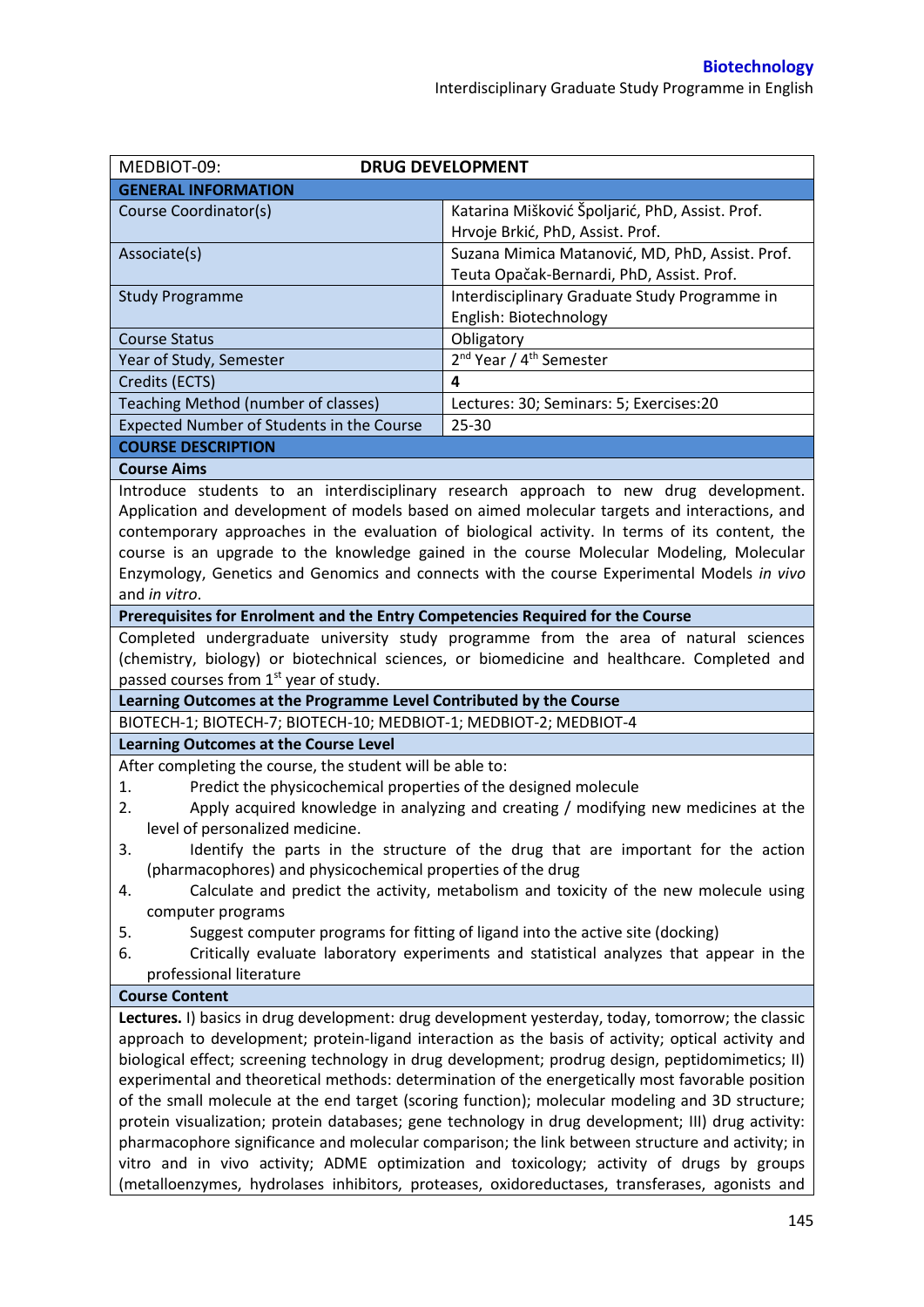Interdisciplinary Graduate Study Programme in English

antagonists of core receptors, membrane receptors)

**Seminars.** (Problem seminar) protein modeling based on end target; inhibitor modeling for t-RNAguanine transglycosylase

**Exercises**. PDB database search, structure editing, homologous modeling, comparison of the primary structure of the protein (sequence similarity), tools for scoring function, protein visualization tools (pymol, WMD), AMES test.

## **Teaching Methods**

Lectures; Seminars; Laboratory exercises

## **Students' Obligations**

Attendance at all forms of classes is mandatory and the students are obligated to attend all knowledge tests. The students may be absent from 30% (full-time students) and 50% (part-time students) of each of the forms of classes, provided that the absence is justified. An exercise or a seminar which has not been completed must be made up through a midterm exam.

**Monitoring the Activity of the Students** *(Connecting Learning Outcomes, Teaching Methods, and Grading)*

| <b>Class-related</b> | <b>ECTS</b> | <b>Learning</b> | <b>Student activity</b>              | <b>Evaluation</b>       | <b>Grade points</b> |      |
|----------------------|-------------|-----------------|--------------------------------------|-------------------------|---------------------|------|
| activity             |             | outcome         |                                      | method                  | Min.                | Max. |
| Attending classes    | 0.25        | $1 - 6$         | Attendance                           | Keeping<br>records      | 0.5                 | 4    |
| <b>Seminars</b>      | 1.0         | 5               | Seminar drafting<br>and presentation | Seminar<br>presentation | 8                   | 20   |
| Exercises            | 0.75        | 6               | <b>Practical exercises</b>           | Keeping<br>records      | 5.5                 | 16   |
| Final exam           | 2.0         | $1 - 6$         | Studying for the                     | Written                 | 36                  | 60   |
|                      |             |                 | final exam                           | exam                    |                     |      |
| <b>Total</b>         | 4           |                 |                                      |                         | 50                  | 100  |

## *Evaluation of the written part of the final exam:*

| Percentage of correct answers (%) | Grade |
|-----------------------------------|-------|
| >95.00                            | 60    |
| 90.00-94.99                       | 57    |
| 85.00-89.99                       | 54    |
| 80.00-84.99                       | 51    |
| 75.00-79.99                       | 47    |
| 70.00-74.99                       | 43    |
| 65.00-69.99                       | 39    |
| 60.00-64.99                       | 36    |

## *Forming the final grade:*

The points granted for the final exam are added to the grade points awarded during class attendance. The grading process is conducted by absolute distribution, i.e. based on total achievements, and compared to the numerical system in the following manner:

A – Excellent (5): 90-100 grade points; B – Very Good (4): 80-89.99 grade points; C – Good (3): 65- 79.99 grade points; D – sufficient (2): 50-64.99 grade points

| Mandatory Literature (available in the library and via other media) |               |                  |  |  |  |
|---------------------------------------------------------------------|---------------|------------------|--|--|--|
| Title                                                               | Number of     | Availability via |  |  |  |
|                                                                     | copies in the | other media      |  |  |  |